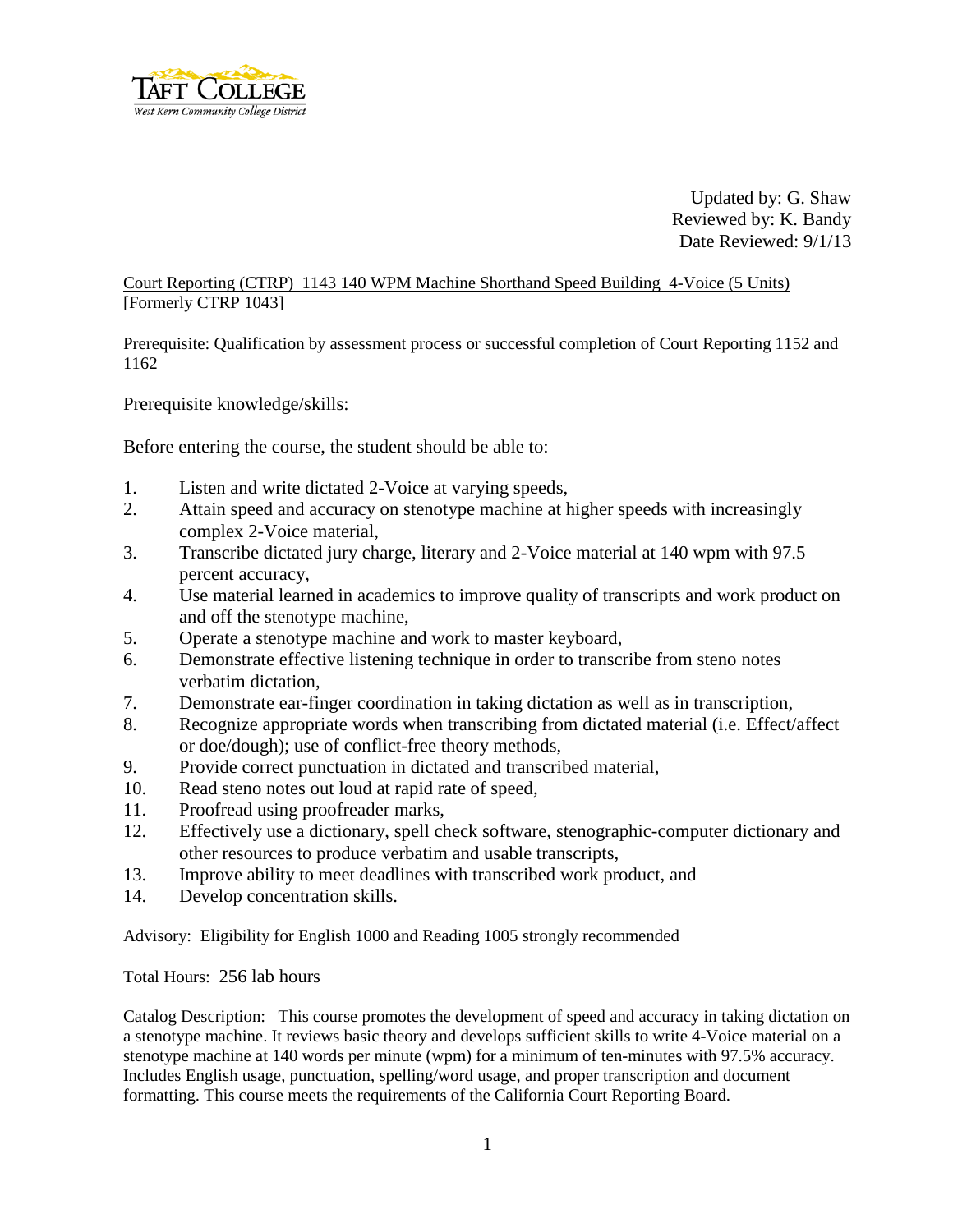

Type of Class/Course: Degree Credit

Text: Merriam-Webster Dictionary (latest edition)

Additional Materials: Stenography machine and stenograph paper

Course Objectives:

By the end of the course, a successful student will be able to:

- 1. Listen and write 4-Voice at varying speeds,
- 2. Attain speed and accuracy on stenotype machine at higher speeds with increasingly complex 4-Voice material,
- 3. Pass one ten-minute 4-Voice dictation test at 140 wpm with a pass rate of 97.5%,
- 4. Use material learned in academics to improve quality of 4-Voice transcripts and work product on and off the stenotype machine,
- 5. Operate a stenotype machine and work to master keyboard,
- 6. Demonstrate effective listening technique in order to transcribe from steno notes verbatim dictation,
- 7. Demonstrate ear-finger coordination in taking dictation as well as in transcription,
- 8. Recognize appropriate words when transcribing from dictated material (i.e. Effect/affect or doe/dough); use of conflict-free theory methods,
- 9. Provide correct punctuation in dictated and transcribed material,
- 10. Read steno notes out loud at rapid rate of speed,
- 11. Proofread using proofreader marks,
- 12. Effectively use a dictionary, spell check software, stenographic-computer dictionary and other resources to produce verbatim and usable transcripts,
- 13. Improve ability to meet deadlines with transcribed work product, and
- 14. Develop concentration skills.

Course Scope and Content (laboratory):

- Unit I Speed Building Techniques A. Daily observations
	-
	- B. Dictation at 140 wpm of various complex 4-Voice material
	- C. Theory techniques through timed dictation tests
	- D. Theory techniques through word usage and spelling tests
	- E. Concentration and listening skills: timed dictation and Multi-voice tests
	- F. Read back steno notes
	- G. Complex material from legal opinion, literary, medical and multi-voice

Unit II Dictation/Transcription Outcome

- A. Daily observations
- B. Personal dictionary
- C. Identify homonyms, numbers, possessives and symbols
- D. Writing "briefs", (steno shorthand abbreviations)